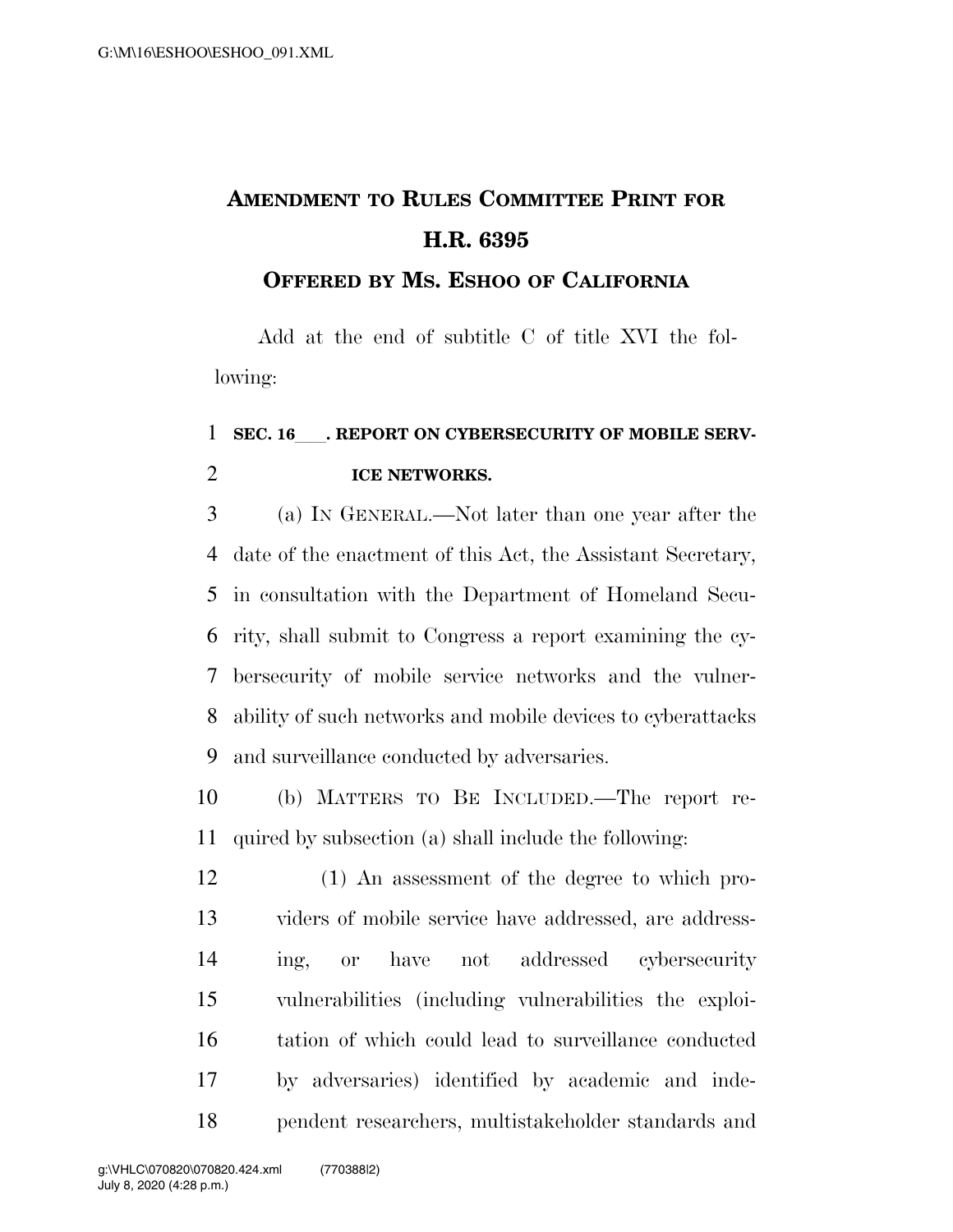| $\mathbf{1}$   | technical organizations, industry experts, and Fed-  |
|----------------|------------------------------------------------------|
| $\overline{2}$ | eral agencies, including in relevant reports of—     |
| 3              | (A) the National Telecommunications and              |
| $\overline{4}$ | Information Administration;                          |
| 5              | (B) the National Institute of Standards              |
| 6              | and Technology; and                                  |
| 7              | (C) the Department of Homeland Security,             |
| 8              | including—                                           |
| 9              | (i) the Cybersecurity and Infrastruc-                |
| 10             | ture Security Agency; and                            |
| 11             | (ii) the Science and Technology Direc-               |
| 12             | torate.                                              |
| 13             | $(2)$ A discussion of —                              |
| 14             | (A) the degree to which customers (includ-           |
| 15             | consumers, companies, and government<br>ing          |
| 16             | agencies) consider cybersecurity as a factor         |
| 17             | when considering the purchase of mobile serv-        |
| 18             | ice; and                                             |
| 19             | (B) the commercial availability of tools,            |
| <b>20</b>      | frameworks, best practices, and other resources      |
| 21             | for enabling such customers to evaluate risk         |
| 22             | and price tradeoffs.                                 |
| 23             | (3) A discussion of the degree to which pro-         |
| 24             | viders of mobile service have implemented cybersecu- |
| 25             | rity best practices and risk assessment frameworks.  |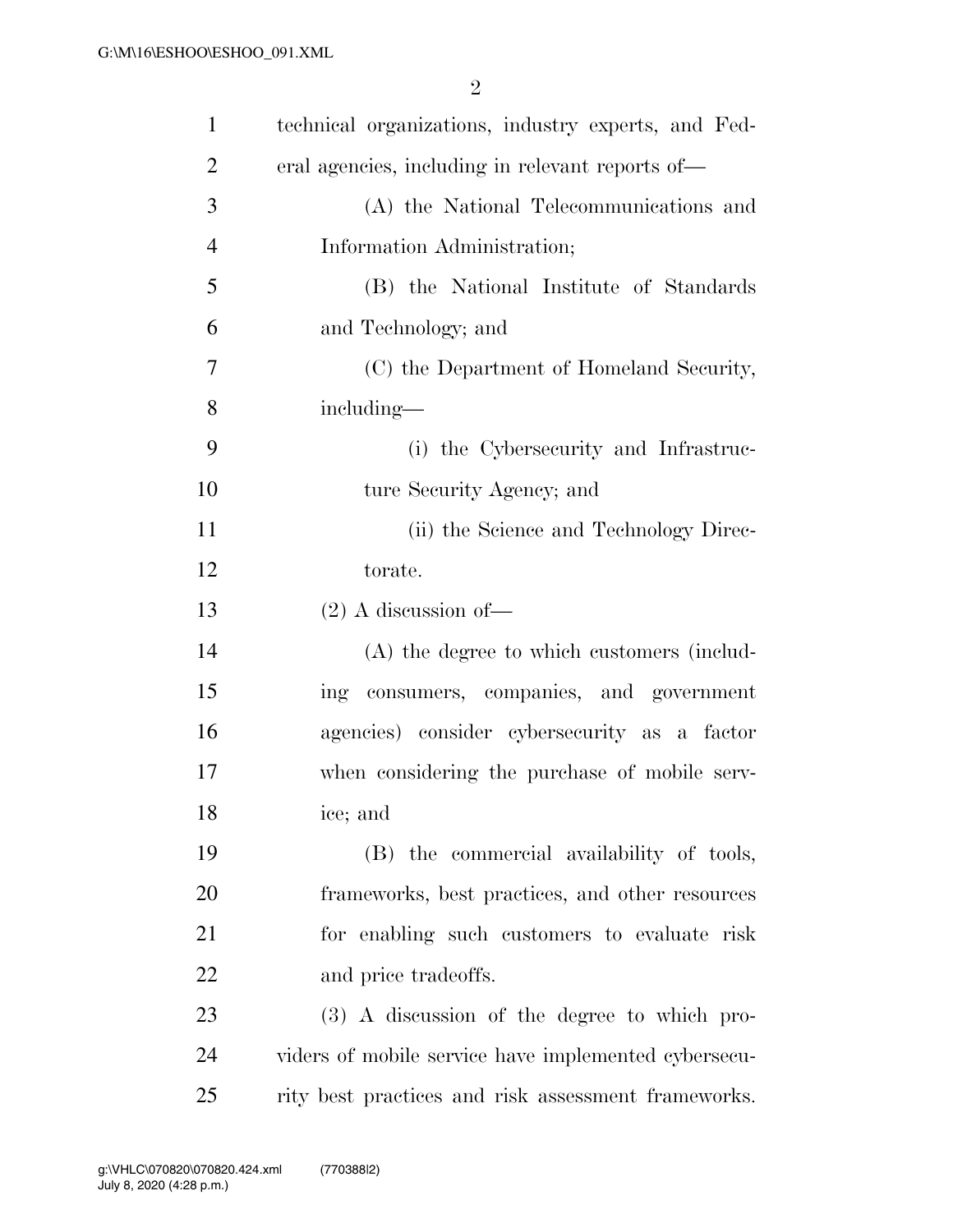| $\mathbf{1}$   | (4) An estimate and discussion of the preva-          |
|----------------|-------------------------------------------------------|
| $\overline{c}$ | lence and efficacy of encryption and authentication   |
| 3              | algorithms and techniques used in each of the fol-    |
| $\overline{4}$ | lowing:                                               |
| 5              | (A) Mobile service.                                   |
| 6              | (B) Mobile communications equipment or                |
| 7              | services.                                             |
| 8              | (C) Commonly used mobile phones and                   |
| 9              | other mobile devices.                                 |
| 10             | (D) Commonly used mobile operating sys-               |
| 11             | tems and communications software and applica-         |
| 12             | tions.                                                |
| 13             | (5) Barriers for providers of mobile service to       |
| 14             | adopt more efficacious encryption and authentication  |
| 15             | algorithms and techniques and to prohibit the use of  |
| 16             | older encryption and authentication algorithms and    |
| 17             | techniques with established vulnerabilities in mobile |
| 18             | service, mobile communications equipment or serv-     |
| 19             | ices, and mobile phones and other mobile devices.     |
| 20             | (6) The prevalence, usage, and availability of        |
| 21             | technologies that authenticate legitimate mobile      |
| 22             | service and mobile communications equipment or        |
| 23             | services to which mobile phones and other mobile de-  |
| 24             | vices are connected.                                  |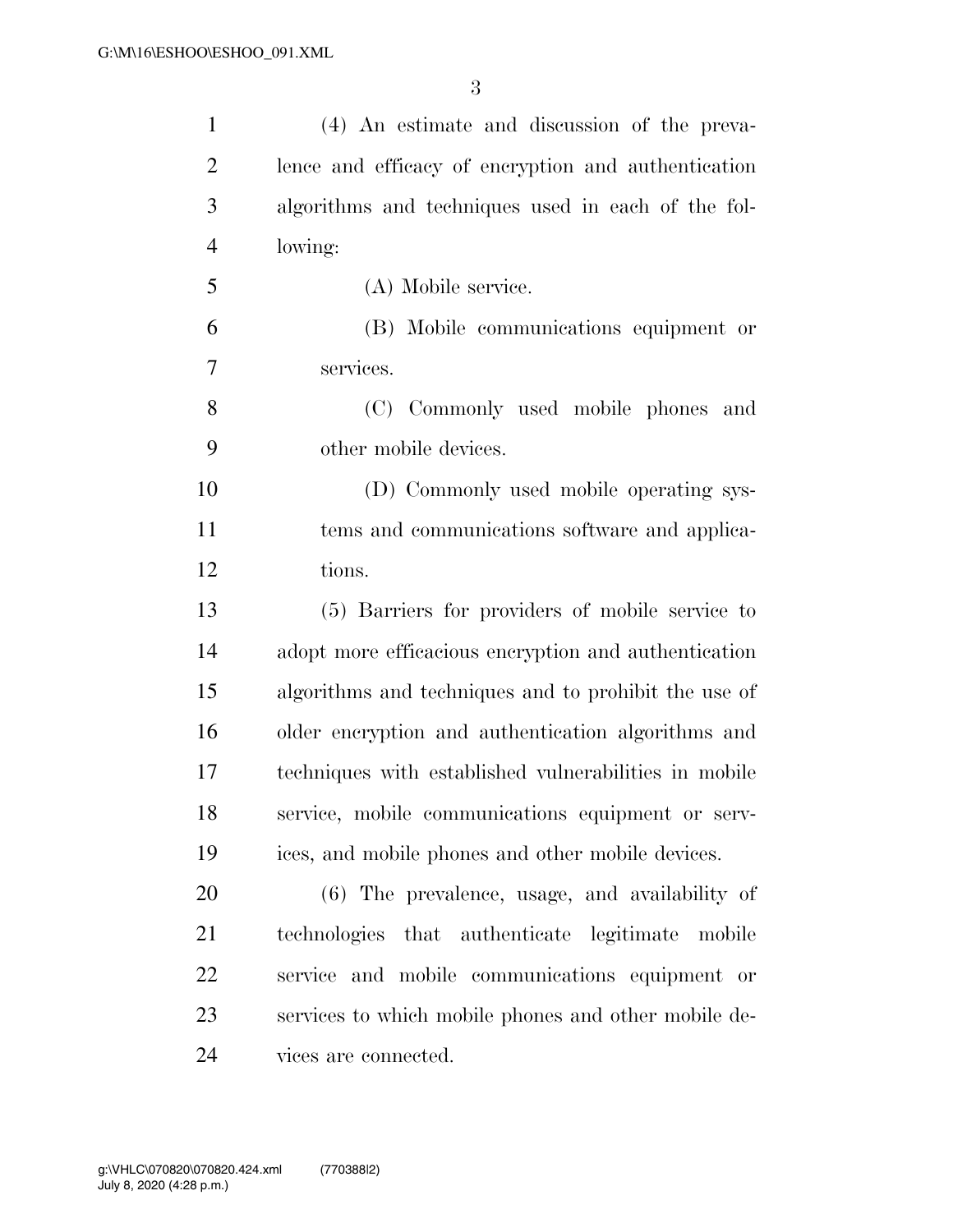| $\mathbf{1}$   | (7) The prevalence, costs, commercial avail-                |
|----------------|-------------------------------------------------------------|
| $\overline{2}$ | ability, and usage by adversaries in the United             |
| 3              | States of cell site simulators (often known as inter-       |
| $\overline{4}$ | national mobile subscriber identity-catchers) and           |
| 5              | other mobile service surveillance and interception          |
| 6              | technologies.                                               |
| 7              | (c) CONSULTATION.—In preparing the report re-               |
| 8              | quired by subsection (a), the Assistant Secretary shall, to |
| 9              | the degree practicable, consult with—                       |
| 10             | $(1)$ the Commission;                                       |
| 11             | (2) the National Institute of Standards and                 |
| 12             | Technology;                                                 |
| 13             | $(3)$ the intelligence community;                           |
| 14             | (4) the Cybersecurity and Infrastructure Secu-              |
| 15             | rity Agency of the Department of Homeland Secu-             |
| 16             | rity;                                                       |
| 17             | (5) the Science and Technology Directorate of               |
| 18             | the Department of Homeland Security;                        |
| 19             | (6) academic and independent researchers with               |
| 20             | expertise in privacy, encryption, cybersecurity, and        |
| 21             | network threats;                                            |
| 22             | (7) participants in multistakeholder standards              |
| 23             | and technical organizations (including the 3rd Gen-         |
| 24             | eration Partnership Project and the Internet Engi-          |
| 25             | neering Task Force);                                        |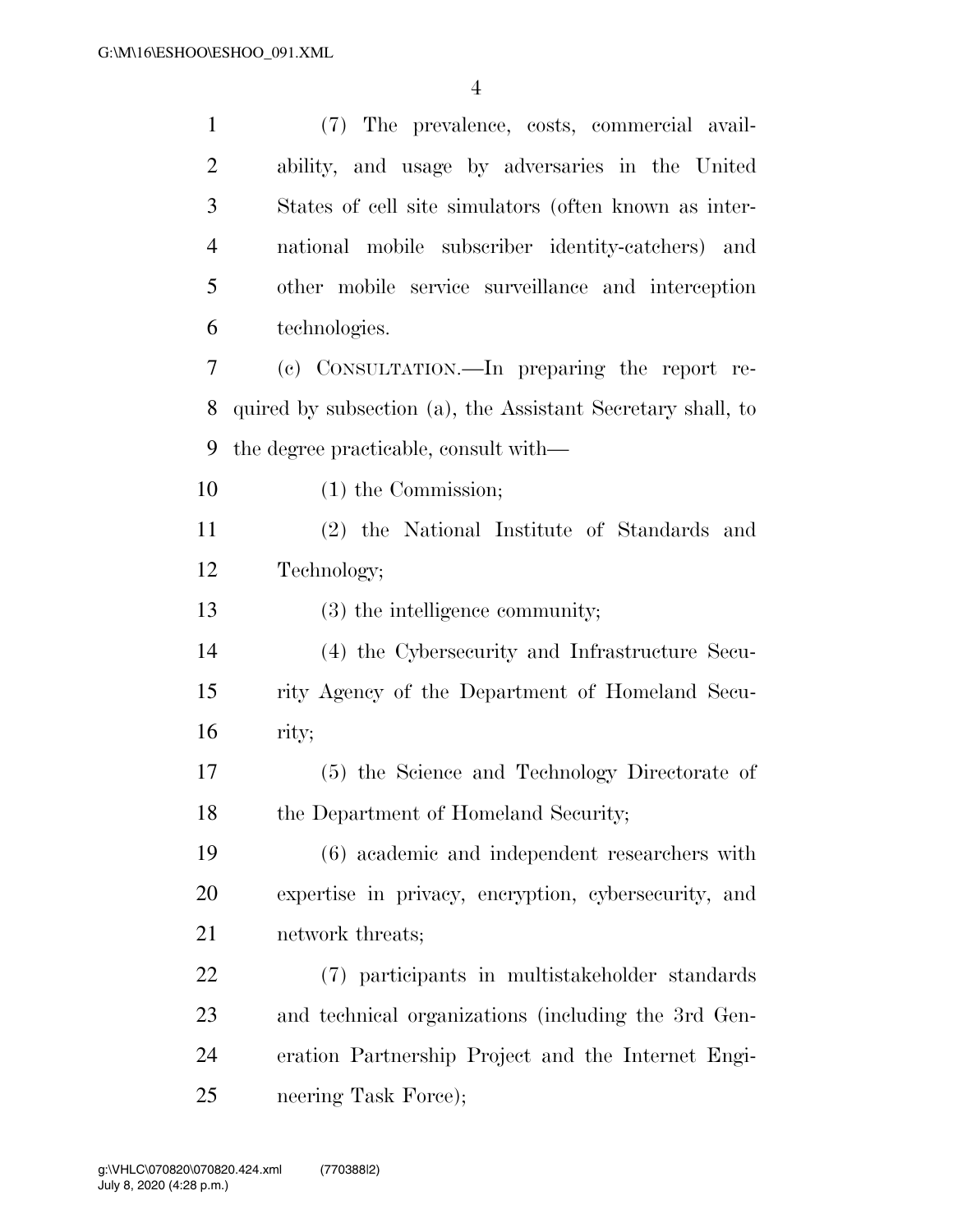| $\mathbf{1}$   | (8) international stakeholders, in coordination     |
|----------------|-----------------------------------------------------|
| $\overline{2}$ | with the Department of State as appropriate;        |
| 3              | (9) providers of mobile service;                    |
| $\overline{4}$ | (10) manufacturers, operators, and providers of     |
| 5              | mobile communications equipment or services and     |
| 6              | mobile phones and other mobile devices;             |
| 7              | (11) developers of mobile operating systems and     |
| 8              | communications software and applications; and       |
| 9              | (12) other experts that the Assistant Secretary     |
| 10             | considers appropriate.                              |
| 11             | (d) SCOPE OF REPORT.—The Assistant Secretary        |
| 12             | shall—                                              |
| 13             | $(1)$ limit the report required by subsection $(a)$ |
| 14             | to mobile service networks;                         |
| 15             | $(2)$ exclude consideration of 5G protocols and     |
| 16             | networks in the report required by subsection (a);  |
| 17             | (3) limit the assessment required by subsection     |
| 18             |                                                     |
|                | $(b)(1)$ to vulnerabilities that have been shown to |
| 19             | $be$ —                                              |
| 20             | (A) exploited in non-laboratory settings; or        |
| 21             | (B) feasibly and practicably exploitable in         |
| 22             | real-world conditions; and                          |
| 23             | (4) consider in the report required by sub-         |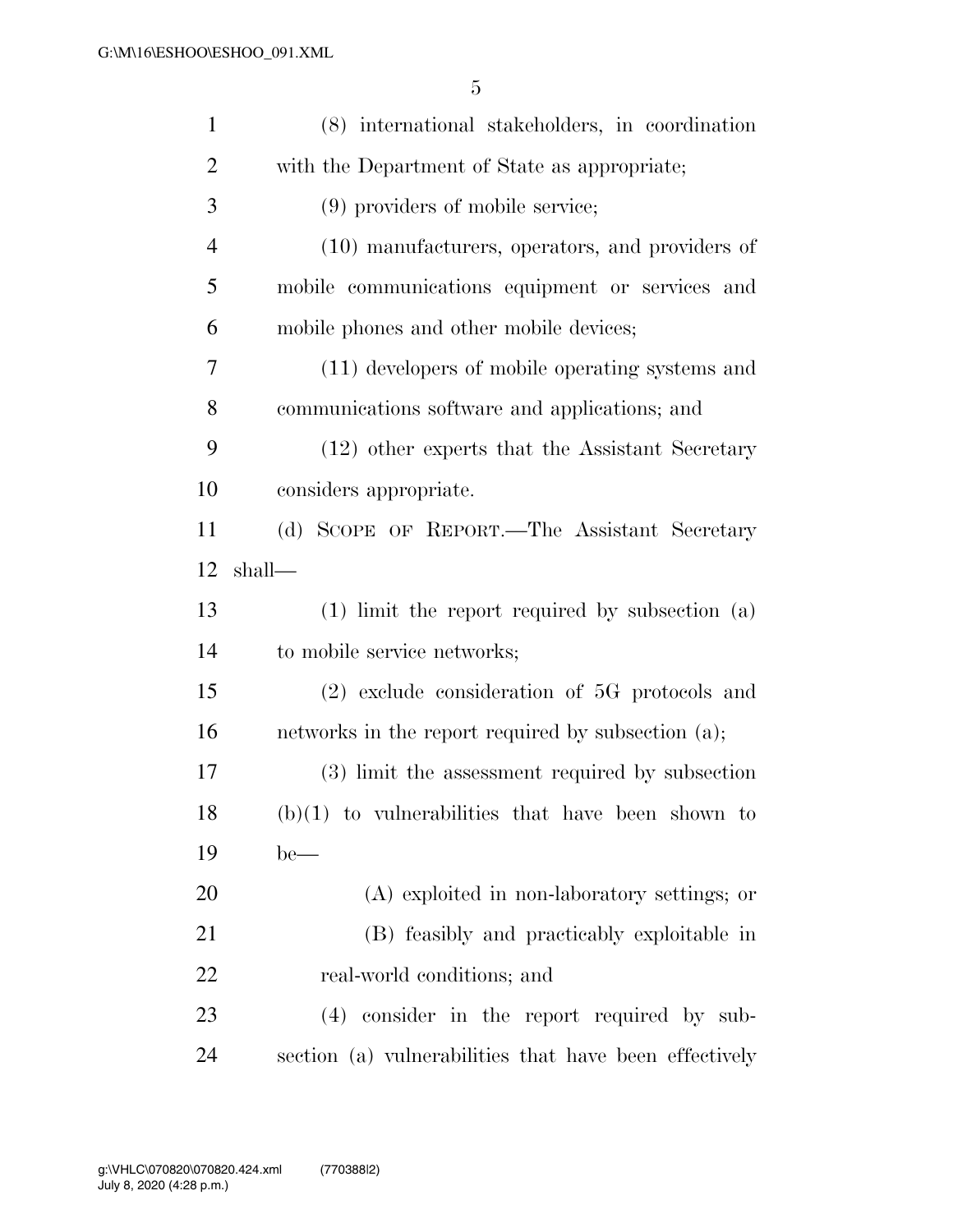mitigated by manufacturers of mobile phones and other mobile devices. (e) FORM OF REPORT.—The report required by sub- section (a) shall be produced in unclassified form but may contain a classified annex. (f) AUTHORIZATION OF APPROPRIATIONS.—There is authorized to be appropriated to carry out this section \$500,000 for fiscal year 2021. Such amount is authorized to remain available through fiscal year 2022. (g) DEFINITIONS.—In this section:

 (1) ADVERSARY.—The term ''adversary'' in-cludes—

 (A) any unauthorized hacker or other in-truder into a mobile service network; and

 (B) any foreign government or foreign nongovernment person engaged in a long-term pattern or serious instances of conduct signifi- cantly adverse to the national security of the United States or security and safety of United States persons.

 (2) ASSISTANT SECRETARY.—The term ''Assist- ant Secretary'' means the Assistant Secretary of Commerce for Communications and Information.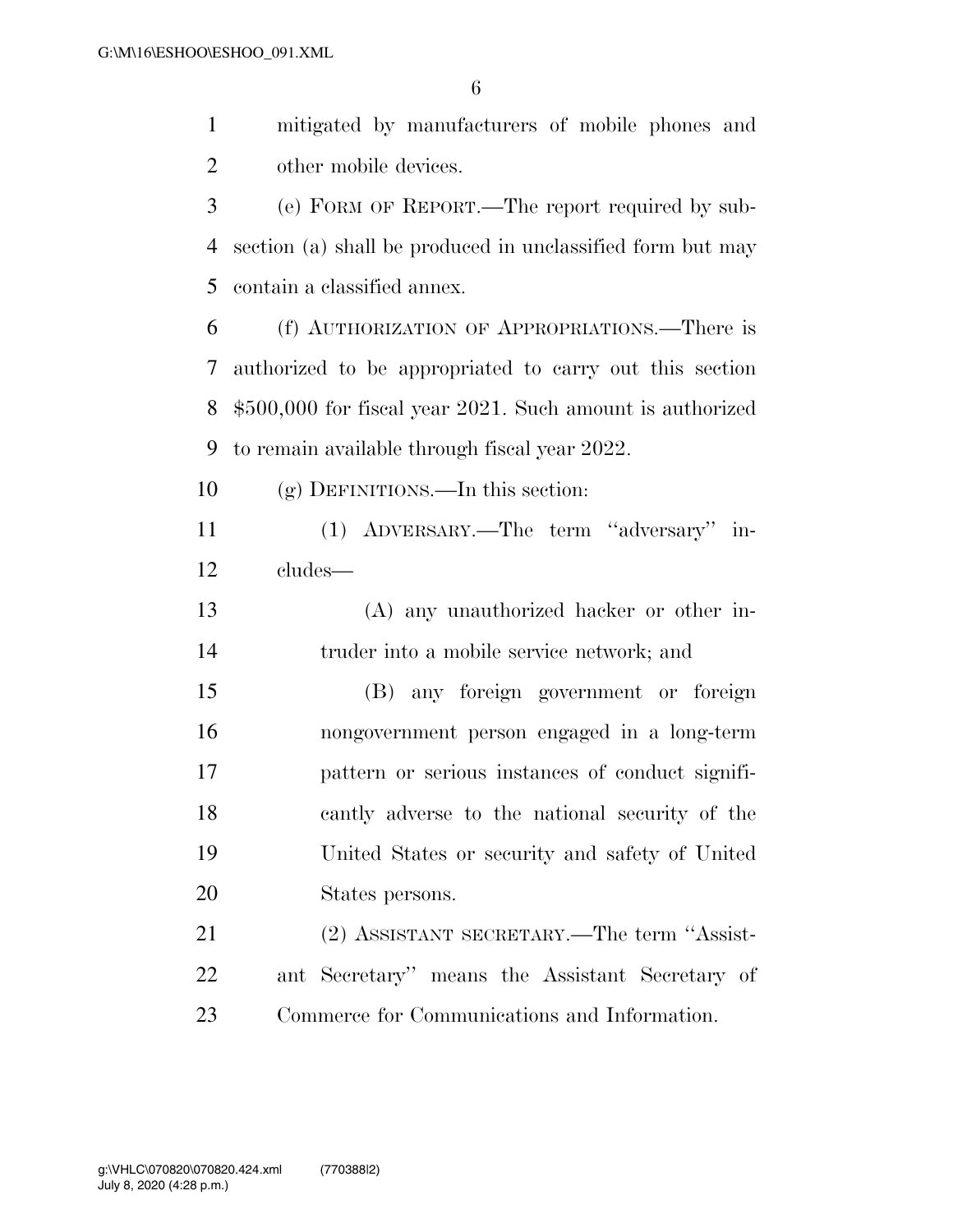| $\mathbf{1}$   | (3) ENTITY.—The term "entity" means a part-           |
|----------------|-------------------------------------------------------|
| $\overline{2}$ | nership, association, trust, joint venture, corpora-  |
| 3              | tion, group, subgroup, or other organization.         |
| 4              | (4)<br>INTELLIGENCE COMMUNITY.-The<br>term            |
| 5              | "intelligence community" has the meaning given        |
| 6              | that term in section 3 of the National Security Act   |
| 7              | of 1947 (50 U.S.C. 3003).                             |
| 8              | (5) MOBILE COMMUNICATIONS EQUIPMENT OR                |
| 9              | SERVICE.—The term "mobile communications equip-       |
| 10             | ment or service" means any equipment or service       |
| 11             | that is essential to the provision of mobile service. |
| 12             | (6) MOBILE SERVICE.—The term "mobile serv-            |
| 13             | ice" means, to the extent provided to United States   |
| 14             | customers, either or both of the following services:  |
| 15             | (A) Commercial mobile service (as defined             |
| 16             | in section $332(d)$ of the Communications Act of      |
| 17             | 1934 (47 U.S.C. 332(d))).                             |
| 18             | (B) Commercial mobile data service (as de-            |
| 19             | fined in section 6001 of the Middle Class Tax         |
| 20             | Relief and Job Creation Act of 2012 (47 U.S.C.        |
| 21             | $1401)$ .                                             |
| 22             | (7) PERSON.—The term "person" means an in-            |
| 23             | dividual or entity.                                   |
| 24             | (8)<br><b>UNITED</b><br>STATES PERSON.—The<br>term    |
| 25             | "United States person" means—                         |